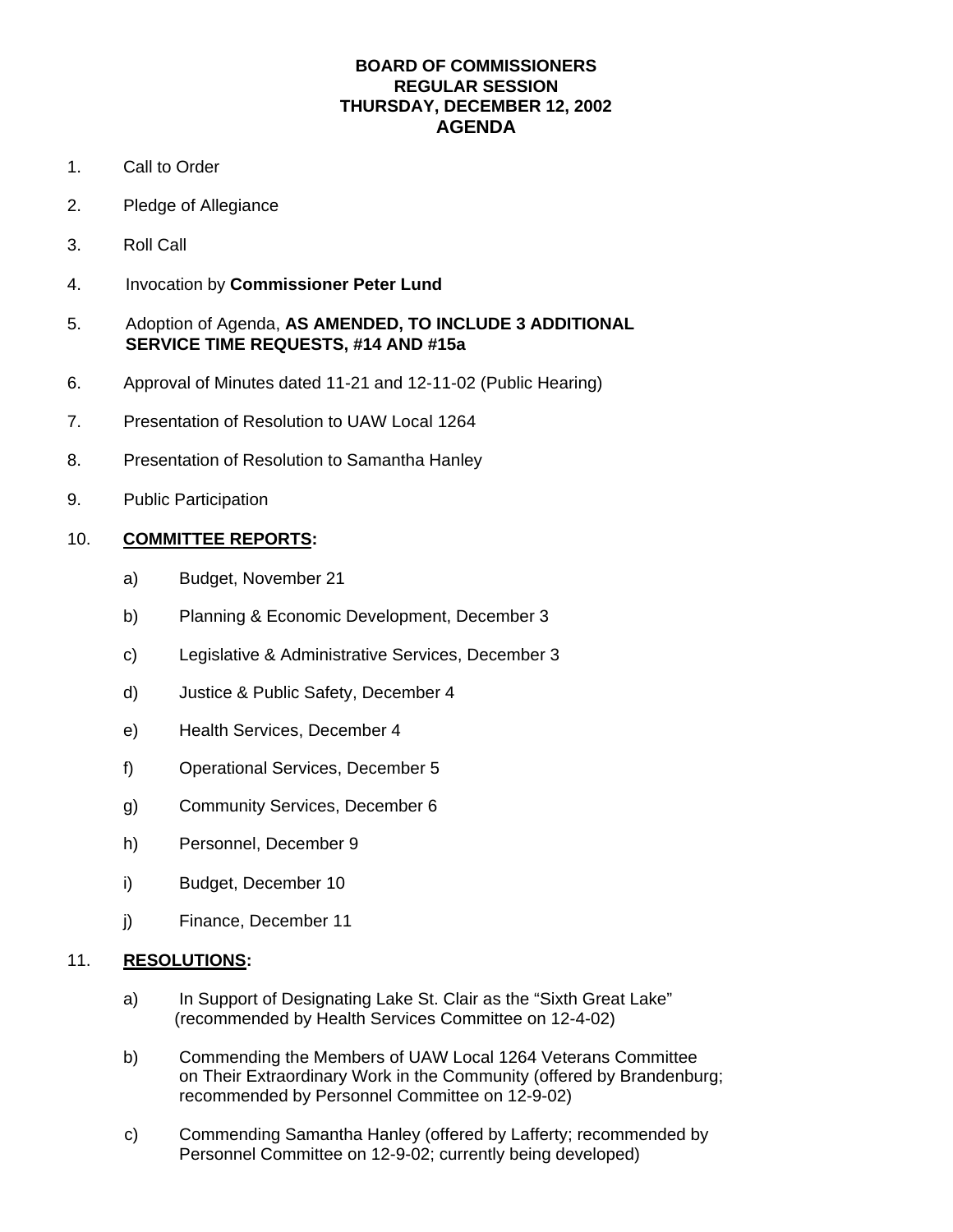- d) Establishing Salaries and Compensation in Lieu of Fees for Elected County Officials and Per Diem Rates for County Boards and Commissions and Providing County Supplementary Pay Benefits for Circuit Court, Probate Court and Certain District Court Judges and to Provide Payment for Same out of the General Fund for the Years 2003 and 2004 (recommended by Personnel Committee on 12-9-02)
- e) Establishing Salaries and Fringe Benefits for the Years 2003 and 2004 for Macomb County Road Commissioners (recommended by Personnel Committee on 12-9-02)
- f) To Add Probate Court in the Contract with Government Payment Services, Inc., in Order to Process Credit Card Payments (recommended by Finance Committee on 12-11-02)
- g) Commending John Hertel for Outstanding Public Service (offered on behalf of the Board; recommended by Finance Committee on 12-11-02)
- h) Commending Jonathan Lafferty for Outstanding Public Service (offered on behalf of the Board; recommended by Finance Committee on 12-11-02)
- i) Commending Dennis Olshove for Outstanding Public Service (offered on behalf of the Board; recommended by Finance Committee on 12-11-02)
- j) Commending Robert Sawicki for Outstanding Public Service (offered on behalf of the Board; recommended by Finance Committee on 12-11-02)
- 12. Confirm Appointment of Magistrate for 42-1 District Court
- 13. Requests to Purchase Previous Service Time (5)
- 14. Proposed Date for Board of Commissioners' Organizational Meeting

### 15. **APPOINTMENTS:**

a) **CIVIL SERVICE COMMISSION** 1 vacancy – 6 year term (1 application is attached)

### b) **LIBRARY BOARD**

 $\overline{1}$  vacancy – 5 year term (1 application was mailed)

#### c) **PARKS & RECREATION COMMISSION** 2 vacancies – 3 year terms one of the two may be a County Commissioner (3 applications were mailed)

## d) **PLANNING COMMISSION**

5 vacancies – 3 year terms four may be General Public/one may be County Commissioner (unexpired term) (4 applications were mailed and 2 are attached)